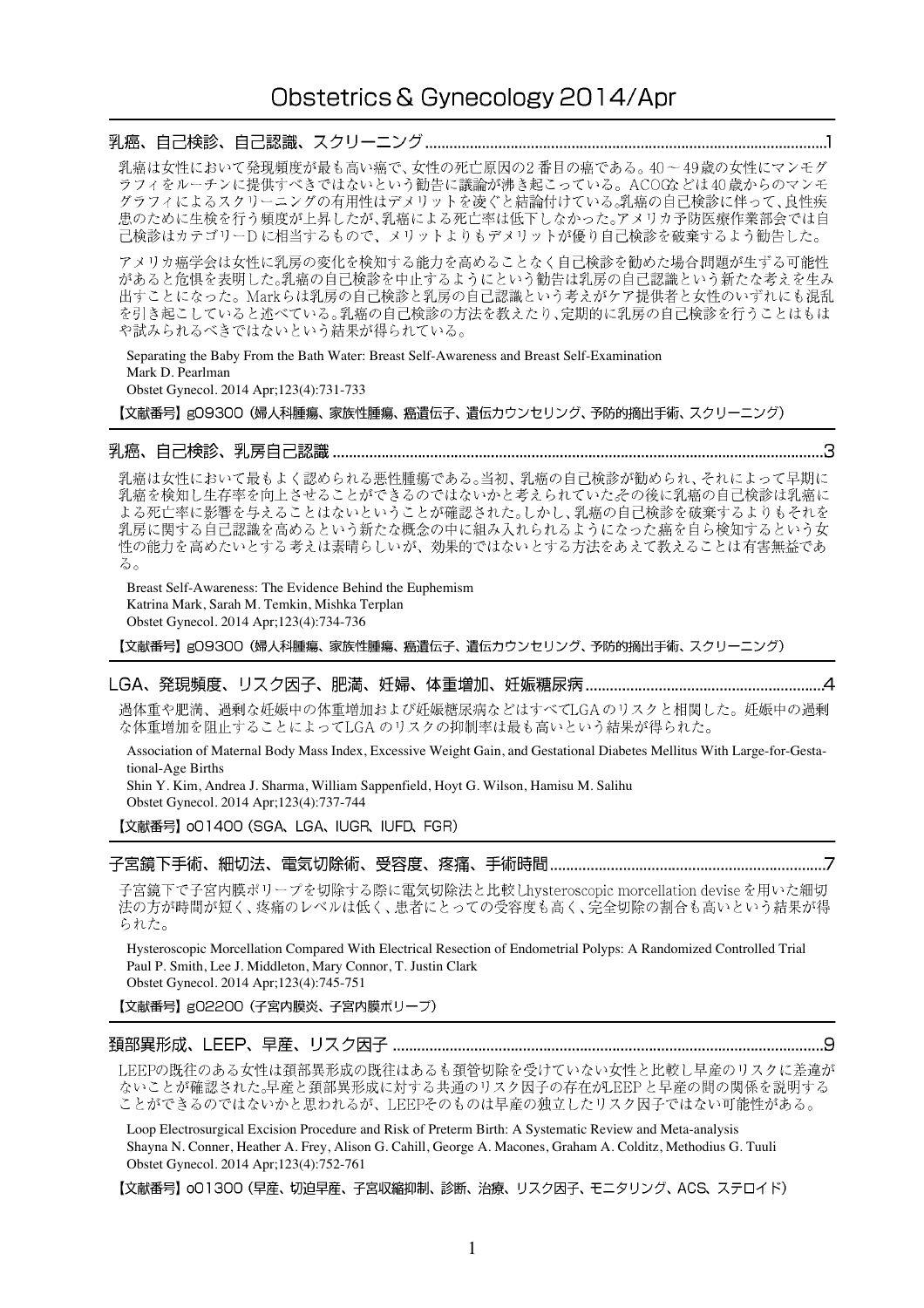# 

オフィスにおける避妊のカウンセリングの際に伝統的な方法に加えソーシャルメディアを利用した場合患者の避 妊に関する知識のレベルは上昇し長期作動性可逆的避妊法を好む患者は増加した。

Adjunctive Social Media for More Effective Contraceptive Counseling: A Randomized Controlled Trial Jason D. Kofinas, Aneesha Varrey, Katherine J. Sapra, Rula V. Kanj, Frank A. Chervenak, Tirsit Asfaw Obstet Gynecol. 2014 Apr;123(4):763-770

【文献番号】 r12200 (避妊、経口避妊薬、妊娠中絶、IUD、IUS、人口問題、リスク因子、スクリーニング)

無料の避妊サービスへのアクセスを拡大したとしても、その後にリスクのある性行動をとるものの割合を上昇させ るという懸念を示唆する根拠は得られなかった。

Change in Sexual Behavior With Provision of No-Cost Contraception Gina M. Secura, Tiffany Adams, Christina M. Buckel, Qiuhong Zhao, Jeffrey F. Peipert Obstet Gynecol. 2014 Apr;123(4):771-776

【文献番号】 r12200 (避妊、経口避妊薬、妊娠中絶、IUD、IUS、人口問題、リスク因子、スクリーニング)

## \_個別的インタビュー、チェックリスト、若年女性、妊娠、避妊……………………………………………………………15

10代の女性および若年女性において妊娠の有無を調べる上でチェックリストは有用なツールとなる。家族計画の ケア提供者がケアを求める女性と話し合ったり、また妊娠テストを行う際には適切なチェックリストを用いること によって避妊サービスに対する不要な障壁を軽減することもできる。

Using a Checklist to Assess Pregnancy in Teenagers and Young Women Maura K. Whiteman, Naomi K. Tepper, Melissa Kottke, Kathryn M. Curtis, Peggy Goedken, Michele G. Mandel, Polly A. Marchbanks Obstet Gynecol. 2014 Apr;123(4):777-784

【文献番号】 r12200 (避妊、経口避妊薬、妊娠中絶、IUD、IUS、人口問題、リスク因子、スクリーニング)

### 

前回子宮破裂あるいは子宮の離開を経験している患者においては、その後の妊娠において陣痛の発来前に帝王切開 を行うかあるいは自然陣痛の発来の時点において直ちに帝王切開を行うなどの対応によって優れた臨床結果が得 られることが確認された。

Pregnancy Outcomes in Patients With Prior Uterine Rupture or Dehiscence Nathan S. Fox, Rachel S. Gerber, Mirella Mourad, Daniel H. Saltzman, Chad K. Klauser, Simi Gupta, Andrei Rebarber Obstet Gynecol. 2014 Apr;123(4):785-789

【文献番号】 006400 (帝王切開、合併症、VBAC、試験分娩、リスク因子、子宮破裂、子宮摘出)

子癇前症や子癇の既往のある女性群においてはコントロール群の経産婦と比較し、白質の損傷を認める割合は高 かった。いずれの例においても白質の損傷の分布は後方可逆性脳症症候群に認められる後頭頭頂浮腫の分布に相当 するものは認められなかった。

Regional Distribution of Cerebral White Matter Lesions Years After Preeclampsia and Eclampsia Marjon J. Wiegman, Gerda G. Zeeman, Annet M. Aukes, Antoinette C. Bolte, Marijke M. Faas, Jan G. Aarnoudse, Jan C. de Groot

Obstet Gynecol. 2014 Apr;123(4):790-795

【文献番号】 o02200 (妊娠中毒症、妊娠高血圧、腎機能障害、胎盤剥離、子癇、リスク因子)

### 

生下時体重と頭部の位置が器械分娩が成功する上で最も重要な因子である。一方、機器の種類や回旋が必要となる 分娩の頻度は術者によって異なる。器械分娩が不成功に終わるリスク因子は器械分娩が必要となるリスク因子とは 異なっており、臨床の場においてはこのような状況を混同すべきではない。

Factors Influencing the Likelihood of Instrumental Delivery Success Catherine E. Aiken, Abigail R. Aiken, Jeremy C. Brockelsby, James G. Scott Obstet Gynecol. 2014 Apr;123(4):796-803

【文献番号】 006300 (鉗子分娩、吸引分娩、合併症)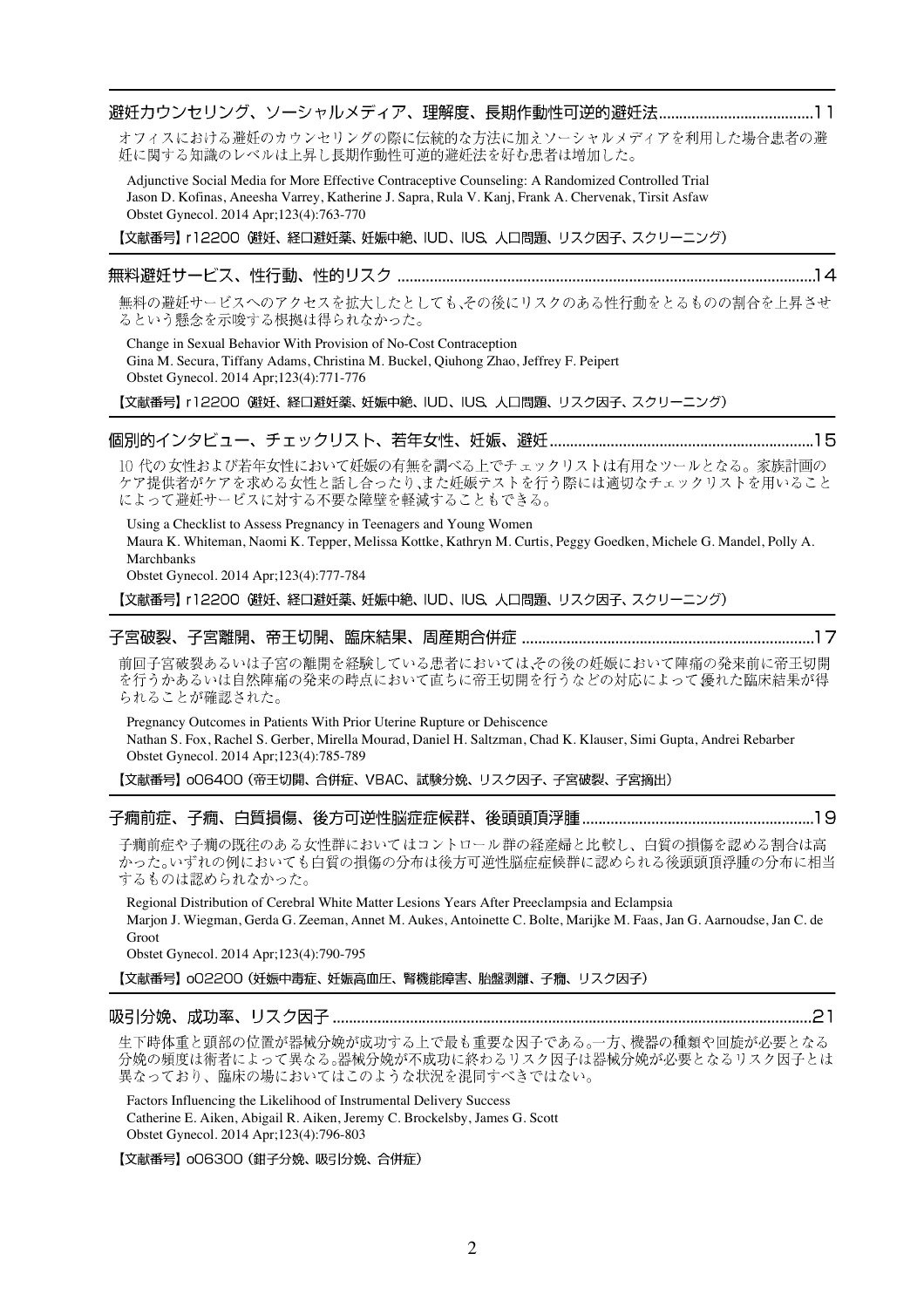重度の母体疾患の発現率は1,000 分娩あたり約2.9 であったが、最もよく認められる重度母体疾患が分娩後出血で あった。重度母体疾患に関わるいくつかの独立した患者の要因が明かとなった。

Frequency of and Factors Associated With Severe Maternal Morbidity

William A. Grobman, Jennifer L. Bailit, Madeline Murguia Rice, Ronald J. Wapner, Uma M. Reddy, Michael W. Varner, John M. Thorp Jr, Kenneth J. Leveno, Steve N. Caritis, Jay D. Iams, Alan T. Tita, George Saade, Yoram Sorokin, Dwight J. Rouse, Sean C. Blackwell, Jorge E. Tolosa, J. Peter Van Dorsten, for the Eunice Kennedy Shriver National Institute of Child Health and Human Development (NICHD) Maternal-Fetal Medicine Units (MFMU) Network Obstet Gynecol. 2014 Apr;123(4):804-810

【文献番号】 o12220 (妊娠合併症、産褥合併症、偶発症)

## 

10回以上の分娩を経験している女性においては癌の全発現頻度は低下し、とくに卵巣癌、子宮内膜癌、乳癌、基 底細胞癌の頻度の低下が認められた。一方、甲状腺癌を含むいくつかの稀な癌においてリスクの上昇が認められた。

Cancer Risk in Women With 10 or More Deliveries Emma Hognas, Antti Kauppila, Eero Pukkala, Juha S. Tapanainen Obstet Gynecol. 2014 Apr;123(4):811-816

【文献番号】 o12301 産科関連事項)

## 腟癌、ヒトパピローマウイルス(HPV)、HPVワクチン ……………………………………………………………………………………29

アメリカにおいて全ての腟癌の3/4にヒトパピローマウイルス (HPV) が検知され、これは従来考えられていたよ りも高い値である。腟癌の57%はHPVワクチンで予防できるのではないかと思われる。

Human Papillomavirus Genotype Prevalence in Invasive Vaginal Cancer From a Registry-Based Population Abdulrahman K. Sinno, Mona Saraiya, Trevor D. Thompson, Brenda Y. Hernandez, Marc T. Goodman, Martin Steinau, Charles F. Lynch, Wendy Cozen, Maria Sibug Saber, Edward S. Peters, Edward J. Wilkinson, Glenn Copeland, Claudia Hopenhayn, Meg Watson, Christopher Lyu, Elizabeth R. Unger Obstet Gynecol. 2014 Apr;123(4):817-821

【文献番号】gO1400 (外陰腫瘍、腟腫瘍、肛門部腫瘍)

### 

54~65 歳の一般人を対象としたコホートにおいて、尿失禁は抑うつの疑いと診断されるリスクは上昇し就業不能 となるリスクとも相関した。尿失禁の診断や管理を向上させることによって経済的、心理-社会的なメリットが得 られるのではないかと思われる。

Urinary Incontinence, Depression, and Economic Outcomes in a Cohort of Women Between the Ages of 54 and 65 Years Kristin J. Hung, Christopher S. Awtrey, Alexander C. Tsai Obstet Gynecol. 2014 Apr;123(4):822-827

【文献番号】g05200 (尿失禁、合併症、膀胱症状、リスク因子、処置)

## 

早発型 GBS 感染の減少は現在行われている予防戦略でも可能で、特に抗生物質の予防投与法の改善をはかる必要 がある。しかし、ガイドラインで勧告されている方法に完全に従ったとしても疾患の減少は比較的少ない。従っ て、分娩中のGBS検査やワクチンのような新たな予防戦略が必要である。

Early-Onset Group B Streptococcal Disease in the United States: Potential for Further Reduction Jennifer R. Verani, Nancy L. Spina, Ruth Lynfield, William Schaffner, Lee H. Harrison, Amy Holst, Stepy Thomas, Jessica M. Garcia, Karen Scherzinger, Deborah Aragon, Susan Petit, Jamie Thompson, Lauren Pasutti, Roberta Carey, Lesley McGee, Emily Weston, Stephanie J. Schrag

Obstet Gynecol. 2014 Apr;123(4):828-837

【文献番号】 oO9500 (GBS 感染、新生児脳炎、新生児感染症、黄色ブドウ球菌、新生児敗血症)